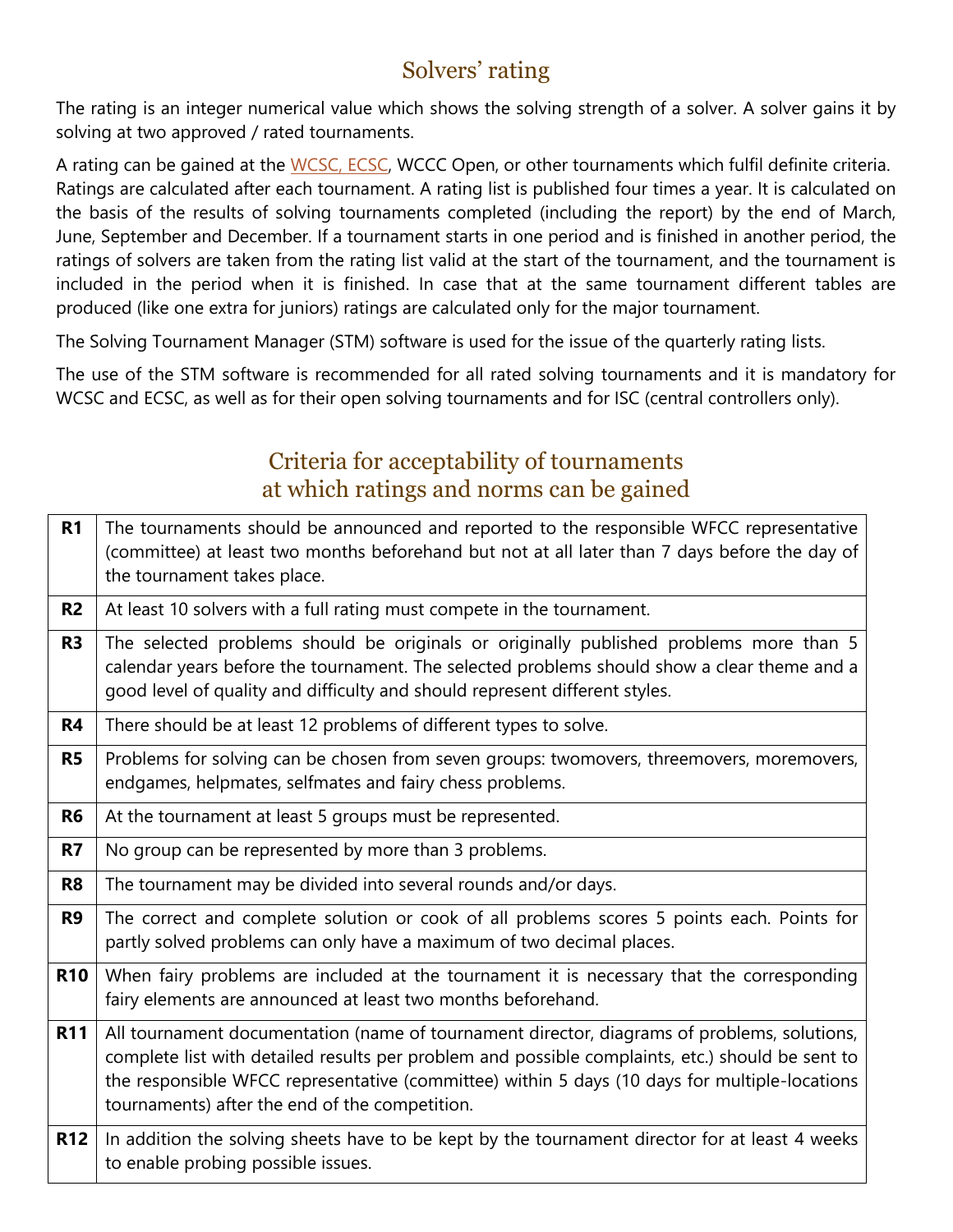The representative (committee) has the right to confirm or not the acceptability of the tournament and determines the tournament coefficient. The final decision is approved by the WFCC.

## Criteria for gaining norms

| N <sub>1</sub> | At least 15 rated solvers from at least 3 countries with a full rating must compete in the<br>tournament.                                                                                                                                                                                                                                    |  |  |  |
|----------------|----------------------------------------------------------------------------------------------------------------------------------------------------------------------------------------------------------------------------------------------------------------------------------------------------------------------------------------------|--|--|--|
| N <sub>2</sub> | Norms for the titles International Solving Grandmaster of the FIDE (GM), International Solving<br>Master of the FIDE (IM), FIDE Solving Master (FM) can be gained in a tournament if the average of<br>the top 5 participating solvers' current rating is at least 2550 / 2450 / 2350 respectively.                                          |  |  |  |
|                | Norms for the titles Women International Solving Grandmaster of the FIDE (WGM), Women<br>International Solving Master of the FIDE (WIM), Women FIDE Solving Master (WFM) can be gained<br>in a tournament if the average of the top 5 participating solvers' current rating is at least 2450 /<br>2350 / 2250 respectively.                  |  |  |  |
| N <sub>3</sub> | Norms cannot be gained at tournaments which take place in multiple locations.                                                                                                                                                                                                                                                                |  |  |  |
| <b>N4</b>      | A solver obtains a GM / IM / FM norm when he/she achieves a performance rating of at least 2650<br>/ 2550 / 2450. The solver must be placed within the number of solvers with the qualifying rating<br>of 2550 / 2450 / 2350 (i.e. at least sixth place when there are 6 solvers with the qualifying rating of<br>2550 / 2450 / 2350).       |  |  |  |
|                | A woman solver obtains a WGM / WIM / WFM norm when she achieves a performance rating of<br>at least 2550 / 2450 / 2350. The solver must be placed within the number of solvers with the<br>qualifying rating of 2450 / 2350 / 2250 (i.e. at least fifth place when there are 5 solvers with the<br>qualifying rating of 2450 / 2350 / 2250). |  |  |  |

# Criteria for gaining titles

| <b>T1</b>      | International Solving Grandmaster of the FIDE: A solver must gain a norm 3 times (at least once at<br>the WCSC or ECSC) and achieve a rating of 2550.             |  |  |  |
|----------------|-------------------------------------------------------------------------------------------------------------------------------------------------------------------|--|--|--|
|                | Women International Solving Grandmaster of the FIDE: A woman solver must gain a norm 3 times<br>(at least once at the WCSC or ECSC) and achieve a rating of 2450. |  |  |  |
| T <sub>2</sub> | International Solving Master of the FIDE: A solver must gain a norm twice and achieve a rating of<br>2450.                                                        |  |  |  |
|                | Women International Solving Master of the FIDE: A woman solver must gain a norm twice and<br>achieve a rating of 2350.                                            |  |  |  |
| T <sub>3</sub> | FIDE Solving Master: A solver must gain a norm twice and achieve a rating of 2350.                                                                                |  |  |  |
|                | Women FIDE Solving Master: A woman solver must gain a norm twice and achieve a rating<br>of 2250.                                                                 |  |  |  |
| T4             | The obligatory rating may be achieved anytime (i.e. at any official rating list or as a current rating<br>after a tournament).                                    |  |  |  |
|                | (This version of the criteria was accented at the PCCC Congress in Wageningen 2006. A small change                                                                |  |  |  |

(This version of the criteria was accepted at the PCCC Congress in Wageningen 2006. A small change in the criteria was accepted in Rhodes 2007. Further changes were accepted in Crete 2010 and Berne 2014.)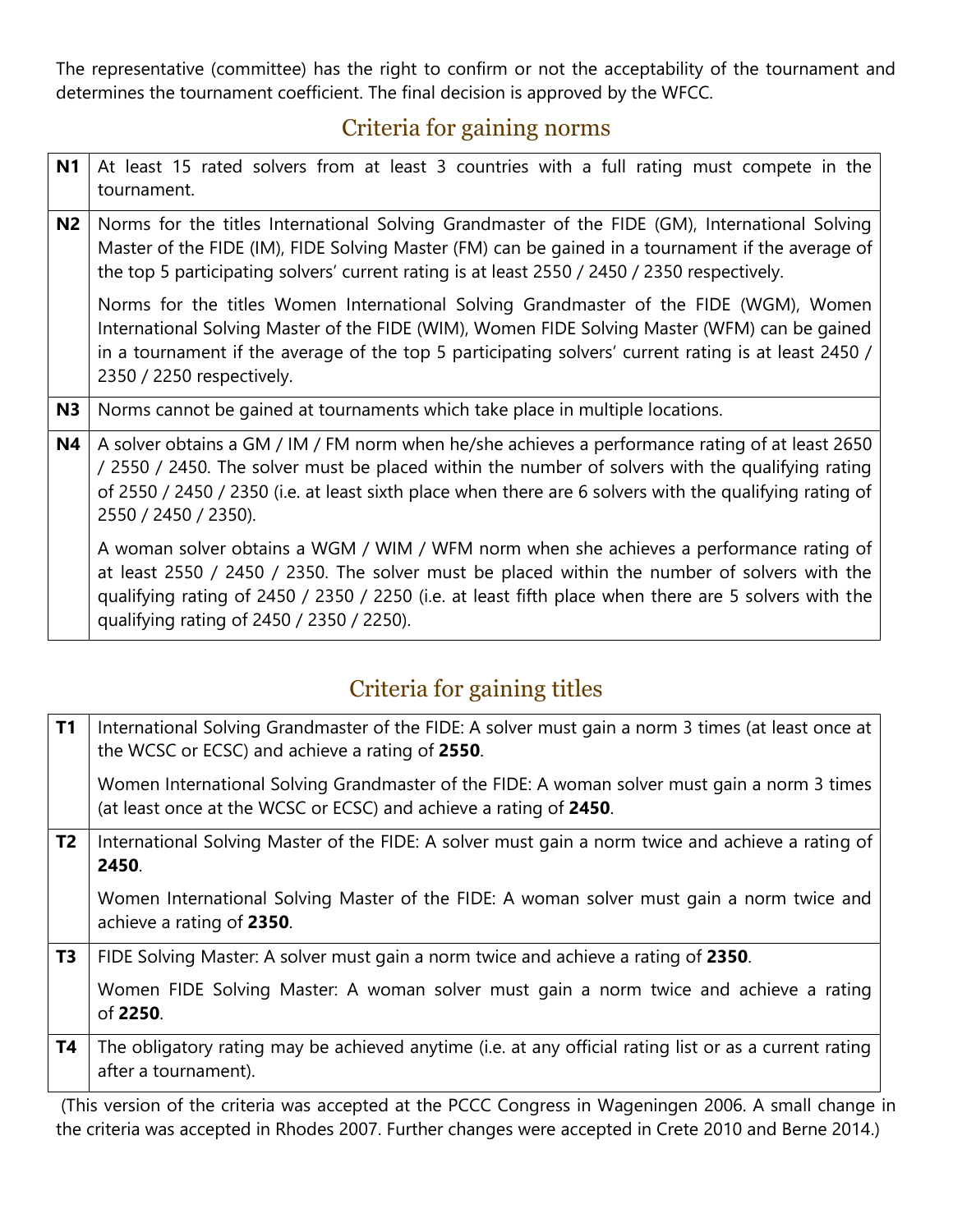## Rules for rating calculation

Let us assume that the participants with ratings have ratings  $R_1$ , ...,  $R_n$ , and the corresponding scores are  $S_1$ , ...,  $S_n$ . We define the following quantities:

*AveRat* (average rating of all solvers with ratings) =  $\frac{1}{n}\sum_{i=1}^{n}R_{i}$ *AveRes* (average result of all solvers with ratings) =  $\frac{1}{n} \sum_{i=1}^{n} S_i$ *VarRat* (variance of ratings) =  $\frac{1}{n} \sum_{i=1}^{n} (R_i - AveRat)^2$ *VarRes* (variance of results) =  $\frac{1}{n} \sum_{i=1}^{n} (S_i - AveRes)^2$ *DevRat* (deviation of ratings) =  $\sqrt{VarRat}$ *DevRes* (deviation of results) =  $\sqrt{VarRes}$ *Covar* (covariance between ratings and results) =  $(\frac{1}{2})$  $\frac{1}{n}\sum_{i=1}^{n} R_i S_i$  – AveRat · AveRes *CorrCoeff* (coefficient of correlation between ratings and results) =  $\frac{Covar}{DevRat\cdot DevR}$ *Slope* =  $\frac{Covar}{r}$ VarRat  $Intercept = AveRes - Slope \cdot AveRat$ 

If *CorrCoeff* < 0.6, recalculate the *Slope* and *Intercept*, but with both R<sup>i</sup> and S<sup>i</sup> sorted in the same order. So the new  $R_i$  is now the i-th largest rating, and the new  $S_i$  is the i-th largest result. They may no longer correspond to the same solver.

### **A rating for a solver without a rating:**

It is calculated as **performance rating** (*PerfRat*), i.e. a temporary rating achieved by the solver at the tournament. Performance rating is defined as the rating for which the expected result is the actual achieved result, using the formula:

$$
Perf Rat = \frac{Res-Intercept}{Slope},
$$

where

*Res* = result of a solver achieved at a tournament

Solver's first rating is called half-rating. At his next tournament he gets another half-rating. The average of all half-ratings is calculated and put to the rating list.

#### **Expected result for a solver with rating:**

The expected result (*ExpRes*) is calculated for all solvers with ratings in the following way:

 $ExpRes = Slope \cdot Rat + Intercept,$ 

where

*Rat* = rating of the solver from the last rating list

#### **Correction**

The expected result might exceed *RMAS*. *RMAS (round maximum achievable score)* is the sum of best results of any solver in each round. This may be higher than winner's score. In such a case we recalculate the *Slope* and *Intercept* in the following way:

 $CorrSlope = \frac{RMAS-AveRes}{M}$ MaxRat-AveRat *CorrIntercept* =  $AveRes - CorrSlope \cdot AveRat$ ,

where

*MaxRat* = the highest solver's rating

The performance ratings and expected results are calculated the same way as before, using *CorrSlope* and *CorrIntercept*.